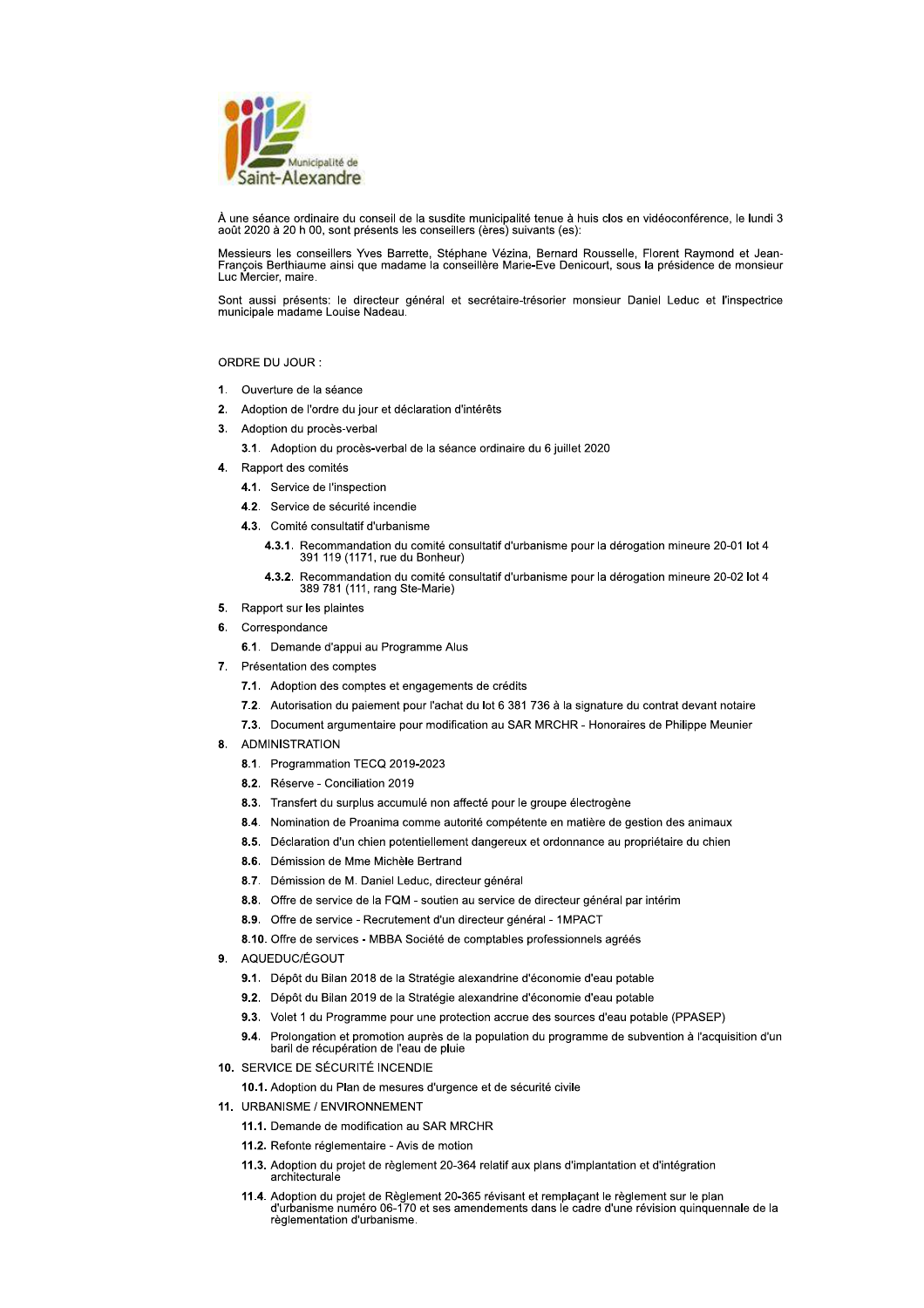- 11.5. Adoption du projet de règlement 20-366 remplacant le Règlement de zonage numéro 06-171 et ses amendements dans le cadre d'une révision quinquennale
- 11.6. Adoption du projet de règlement 20-367 remplaçant le Règlement de lotissement numéro 06-172 et ses amendements dans le cadre d'une révision quinquennale
- 11.7. Adoption du projet de règlement 20-368 remplaçant le Règlement de construction numéro 06-173 et ses amendements dans le cadre d'une révision quinquennale
- 11.8. Adoption du projet de règlement 20-369 remplaçant le Règlement sur les permis et certificats numéro 06-174 et ses amendements dans le cadre d'une révision quinquennale
- 12. Affaires nouvelles
- 13. Levée de la séance

### $\overline{1}$ Ouverture de la séance

Les membres présents à l'ouverture de la séance formant quorum, l'assemblée est déclarée régulièrement constituée par le maire, monsieur Luc Mercier à 19 h 59.

#### 20-08-163  $\overline{2}$ Adoption de l'ordre du jour et déclaration d'intérêts

Il est proposé par le conseiller Yves Barrette, appuyé par la conseillère Marie-Eve Denicourt et<br>unanimement résolu d'adopter l'ordre du jour tel que présenté tout en gardant le point Affaires nouvelles ouvert.

#### $\overline{3}$ Adoption du procès-verbal

## 20-08-164

CONSIDÉRANT QUE le procès-verbal a été transmis aux membres du conseil dans les délais prescrits pour qu'ils en fassent lecture;

CONSIDÉRANT QUE les membres du conseil ont individuellement pris connaissance du procès-<br>verbal de la séance ordinaire du 6 juillet 2020;

CONSIDÉRANT QUE ceux-ci renoncent à la lecture du procès-verbal;

Adoption du procès-verbal de la séance ordinaire du 6 juillet 2020

EN CONSÉQUENCE, il est proposé par le conseiller Florent Raymond, appuyé par le conseiller Stéphane Vézina et unanimement résolu d'adopter le procès-verbal de la séance ordinaire du 6 juillet 2020 tel que rédigé.

### $\overline{4}$ . Rapport des comités

## Service de l'inspection

Le rapport des permis du mois de juillet, émis par Louise Nadeau, inspectrice, totalisant quarante-sept (47) permis est déposé.

## Service de sécurité incendie

Monsieur Benoît Brodeur, directeur SSI présente son rapport du mois de juillet 2020 représentant les sorties suivantes

- 3 appels incendies;
- 2 premiers répondants.

## Comité consultatif d'urbanisme

20-08-165

# Recommandation du comité consultatif d'urbanisme pour la dérogation mineure 20-01 lot 4 391 119 (1171, rue du Bonheur)

CONSIDÉRANT QUE la demande de dérogation mineure présentée par monsieur Réjean Caron pour la propriété du 1171, rue du Bonheur, situé dans la zone 112;

CONSIDÉRANT QUE le projet consiste à subdiviser la propriété afin de créer un lot à bâtir;<br>Considérant que le règlement de lotissement exige une largeur minimale de 15 mètres et une<br>superficie minimale de 400 mètres carrés dans cette zone;

CONSIDÉRANT QUE le terrain est l'assiette d'une construction existante et que cette dernière doit respecter une marge latérale minimale de 2,00 mètres de la ligne du lot projeté;

CONSIDÉRANT QUE la largeur minimale d'un nouveau bâtiment prévue au règlement de zonage est établie à 7,3 mètres à laquelle on doit ajouter 4 mètres de marges latérales, pour un total de 11.3 mètres:

CONSIDÉRANT QUE la demande concerne la création d'un lot dérogatoire en superficie et en largeur:

CONSIDÉRANT QU' en accordant 2 dérogations mineures, une sur la superficie et une sur la largeur, la municipalité ferait en sorte de créer un précédent, pour un très petit terrain;

**CONSIDÉRANT** la recommandation du Comité Consultatif d'Urbanisme;

EN CONSÉQUENCE il est proposé par le conseiller Florent Raymond, appuyé par la conseillère Marie-Eve Denicourt et unanimement résolu: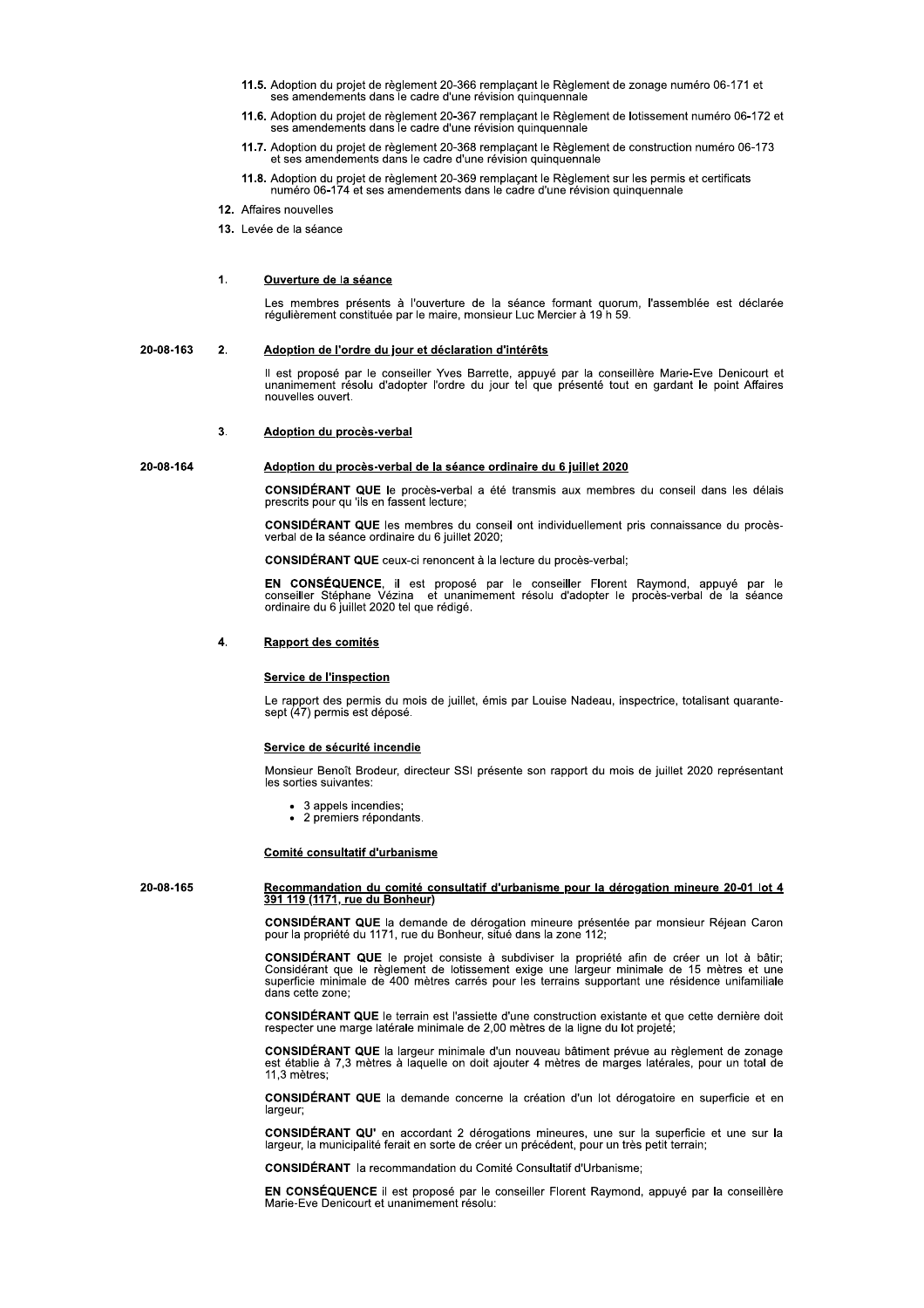De refuser d'accorder la dérogation mineure pour le lotissement projeté d'une partie du lot 4 391 119 d'une largeur de 12,62 mètres et une superficie de 369 mètres carrés, présenté par monsieur Regent Caron.

## Recommandation du comité consultatif d'urbanisme pour la dérogation mineure 20-02 lot 4<br>389 781 (111, rang Ste-Marie) 20-08-166

CONSIDÉRANT QUE la demande de dérogation mineure présentée par monsieur Michel Santerre pour la propriété du 111, rang Ste-Marie, situé dans la zone 508;

CONSIDÉRANT QUE le projet consiste à implanter un chenil pour l'élevage de chien;

CONSIDÉRANT QUE le règlement de règlement de zonage exige une distance minimale de 200 mètres entre un chenil et une habitation voisine;

CONSIDÉRANT QUE le projet se situe à 138 mètres, 173 mètres et 201 mètres des habitations voisines, et que les propriétaires de ces habitations ont chacun signé un consentement à l'installation du chenil projeté en deçà de la norme applicable de 200 mètres;

CONSIDÉRANT QUE le projet est conforme à toutes les autres exigences de la réglementation;

CONSIDÉRANT QUE le projet se situe à l'arrière d'un bâtiment de production laitière;

**CONSIDÉRANT** la recommandation du Comité Consultatif d'Urbanisme.

EN CONSÉQUENCE il est proposée par la conseillère Marie-Eve Denicourt, appuyée par le conseiller Yves Barrette et unanimement résolu:

D'accorder la dérogation mineure pour l'implantation d'un chenil sur le lot 4 389 781 à une distance de 138 mètres de la résidence du 127, rang Ste Marie, et de 173 mètres de la résidence du 85, rang<br>Ste-Marie, présentée p

#### 5. **Rapport sur les plaintes**

Aucune plainte

#### 6. Correspondance

Dépôt de la liste de correspondance du mois de juillet 2020

#### 20-08-167 Demande d'appui au Programme Alus

Il est proposé par monsieur Yves Barrette, appuyé par monsieur Bernard Rousselle et unanimement résolu de confirmer la participation financière de la municipalité de Saint-Alexandre au Programme<br>ALUS Montérégie au montant de 1 000 \$ annuellement pour les années 2021 et 2022, tel que<br>mentionné dans la résolution 18-06

### 7. Présentation des comptes

20-08-168 Adoption des comptes et engagements de crédits

> Il est proposé par le conseiller Bernard Rousselle, appuvé par le conseiller Stéphane Vézina<br>et unanimement résolu, d'engager les crédits nécessaires et d'autoriser les dépenses effectuées au<br>cours du mois, d'accepter les des déboursés suivants:

| Chèques fournisseurs<br>Prélèvements automatiques                   | 81285 à 81356<br>3774 à 3798<br>501224 à 501268<br>7372<br>assurances collectives<br>matières résiduelles | pour<br>pour         | 131 636.59 \$<br>53 403.17 \$             |
|---------------------------------------------------------------------|-----------------------------------------------------------------------------------------------------------|----------------------|-------------------------------------------|
| Chèques salaires                                                    |                                                                                                           | pour                 | 41 037.65 \$                              |
| Assurance La Capitale<br>MRC Haut-Richelieu<br>Comptes additionnels |                                                                                                           | pour<br>pour<br>pour | 2917.57\$<br>19 678.17 \$<br>47 777.67 \$ |

20-08-169

## Autorisation du paiement pour l'achat du lot 6 381 736 à la signature du contrat devant notaire

Il est proposé par le conseiller Stéphane Vézina, appuyé par la conseillère Marie-Eve Denicourt et unanimement résolu d'autoriser le paiement d'une somme de 110 495 \$ payable en totalité lors de discontinuo di contrat devant notaire pour l'acquisition du lot 6 381 736, auquel prix l'on doit ajouter<br>les taxes avec ajustements usuels en date du contrat.

De mandater Martin Gagnon, notaire de Gagnon Dorais Laprise pour rédiger le contrat d'achat.

Que la dépense totale soit payée à même le surplus accumulé non-affecté.

#### 20-08-170 Document argumentaire pour modification au SAR MRCHR - Honoraires de Philippe Meunier

Il est proposé par le conseiller Bernard Rousselle, appuyé par le conseiller Stéphane Vézina et unanimement résolu d'autoriser le paiement de la facture 1060, à M. Philippe Meunier, consultant en urbanisme pour la rédactio incluses.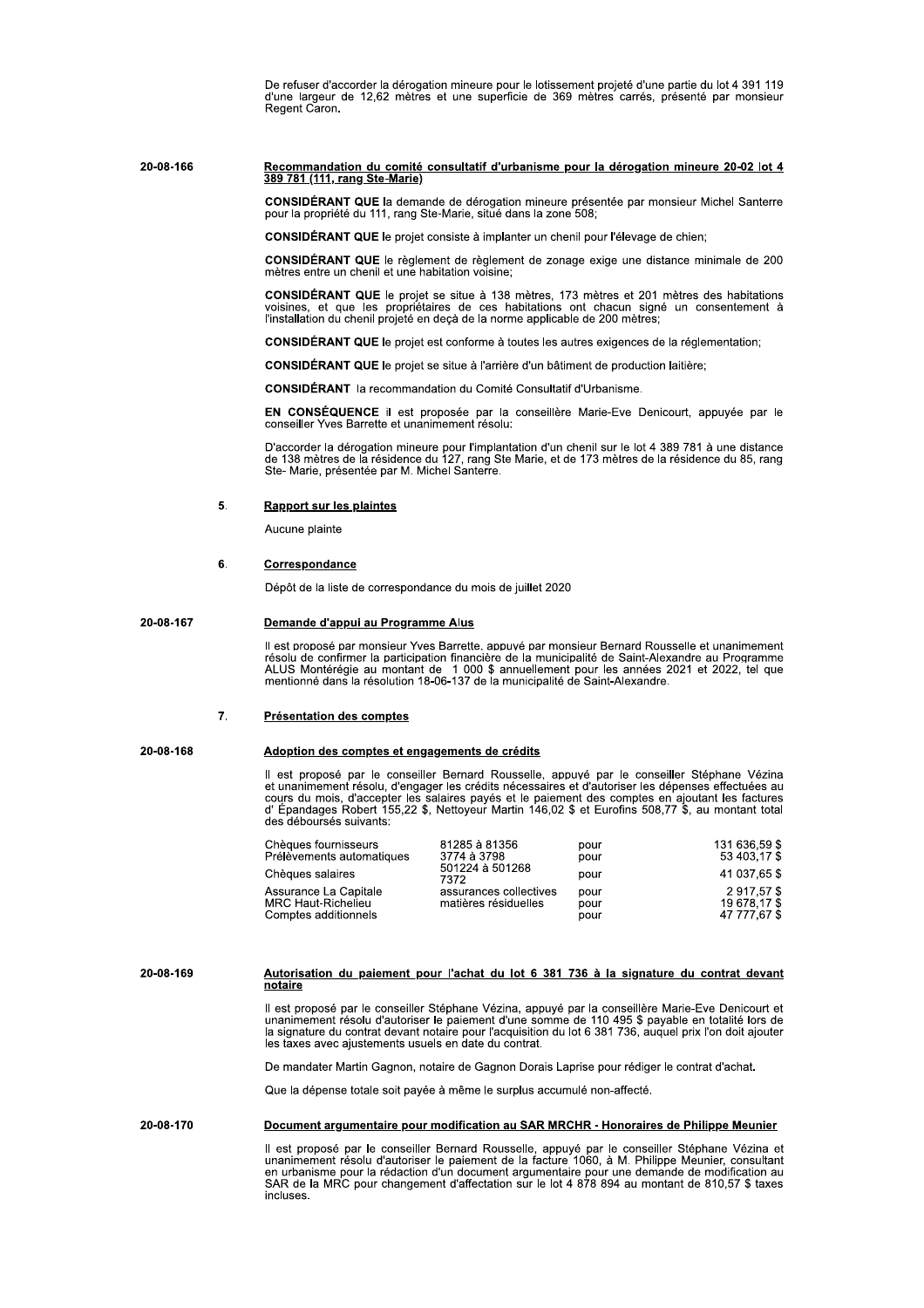### $\mathbf{R}$ **ADMINISTRATION**

20-08-171

## Programmation TECQ 2019-2023

## **ATTENDU QUE :**

- La Municipalité de Saint-Alexandre a pris connaissance du Guide relatif aux modalités de La municipalité de Saint-Alexandre à pris contraitsance du Guide relati aux modalités de<br>l'essence et de la contribution gouvernementale dans le cadre du programme de la taxe sur<br>l'essence et de la contribution du Québec (
- de la ministre des Affaires municipales et de l'Habitation.<br>Il est proposé par le conseiller Florent Raymond, appuyé par le conseiller Yves Barrette;
- 

## IL EST RÉSOLU QUE:

- · La Municipalité s'engage à respecter les modalités du quide qui s'appliquent à elle;
- La Municipalité s'engage à être la seule responsable et à dégager le gouvernement du<br>Canada et le gouvernement Québec de même que leurs ministres, hauts fonctionnaires,<br>employés et mandataires de toute responsabilité quant dommages et coûts de toutes sortes ayant comme fondement une blessure infligée à une personne, le décès de celle-ci, des dommages causés à des biens ou la perte de biens attribuable à un acte délibéré ou négligent découlant directement ou indirectement des investissements réalisés au moyen de l'aide financière obtenue dans le cadre du programme de la TECO 2019-2023:
- de la TECQ 2019-2023;<br>La Municipalité approuve le contenu et autorise l'envoi au ministère des Affaires municipales<br>La Municipalité approuve le contenu et autorise l'envoi au ministère des Affaires municipales<br>La de l'Habi
- La Municipalité s'engage à atteindre le seuil minimal d'immobilisations qui lui est imposé
- La Municipalité s'engage à attention de seul rimminal d'infinition du la distintage de l'Habitation de toute modification qui sera apportée à la programmation de travaux<br>approuvé par la présente résolution.<br>That de l'Habit
- 

20-08-172 Réserve - Conciliation 2019

> Il est proposé par la conseillère Marie-Eve Denicourt, appuyée par le conseiller Stéphane Vézina et unanimement résolu d'autoriser:

- 1. Un transfert du surplus accumulé non-affecté à la Réserve aqueduc au montant de 35 342.81 \$ \$ représentant la conciliation des revenus sur les dépenses au 31 décembre 2019.<br>2. Un transfert de la Réserve éqout vers le surplus accumulé non-affecté au montant de 4
- 
- 792.68 \$, représentant la conciliation des revenus sur les dépenses au 31 décembre 2019. 3. Un transfert de la Réserve matières résiduelles vers le surplus accumulé non-affecté au montant de 6 416,55 \$ représentant la conciliation des revenus sur les dépenses au 31 décembre 2019 de 1 516,55 \$, plus le montant
- decembre 2019 de 1 3 16,35 3, plus le montant de 4 900 3 accorde comme subventions pour<br>la mise aux normes des installations septiques en 2019.<br>4. Un transfert de la Réserve de l'Association des Loisirs de Saint-Alexandre
- 
- comme subvention en 2019.<br>
6. Un transfert de la Réserve subventions toilettes vers le surplus accumulé non-affecté au<br>
montant de 2 000 \$ représentant le montant accordé comme subventions en 2019 de 1 900 \$ pour le remplacement de toilettes et des couches réutilisables et une correction aux états financiers 2019 de 100 \$.

### 20-08-173 Transfert du surplus accumulé non affecté pour le groupe électrogène

**CONSIDÉRANT QUE** la dépense réelle pour le nouveau groupe électrogène sera de l'ordre de 119<br>834,06 \$ taxes nettes plus les frais de plans et devis de 12 598,50 \$ et de surveillance de 8 923,94<br>\$ pour un total de 141 356.

CONSIDÉRANT QU' un montant de 100 000 \$ est prévu au budget 2020 provenant du fonds de fonctionnement pour le groupe électrogène:

CONSIDÉRANT QUE la différence sera payé par le surplus accumulé non-affecté soit 41 356.50 \$;

EN CONSÉQUENCE il est proposé par le conseiller Stéphane Vézina, appuyé par le conseiller<br>Florent Raymond et unanimement résolu de transférer un montant de 41 356,50 \$ du surplus<br>accumulé non-affecté au fonds de fonctionne couvrir tous les frais reliés au nouveau groupe électrogène.

#### 20-08-174 Nomination de Proanima comme autorité compétente en matière de gestion des animaux

Il est proposé par monsieur Yves Barrette, appuyé par madame Marie-Eve Denicourt et unanimement résolu de nommer Proanima comme autorité compétente en matière de gestion des animaux sur le territoire de la municipalité de d'un encadrement concernant les chiens.

20-08-175 Déclaration d'un chien potentiellement dangereux et ordonnance au propriétaire du chien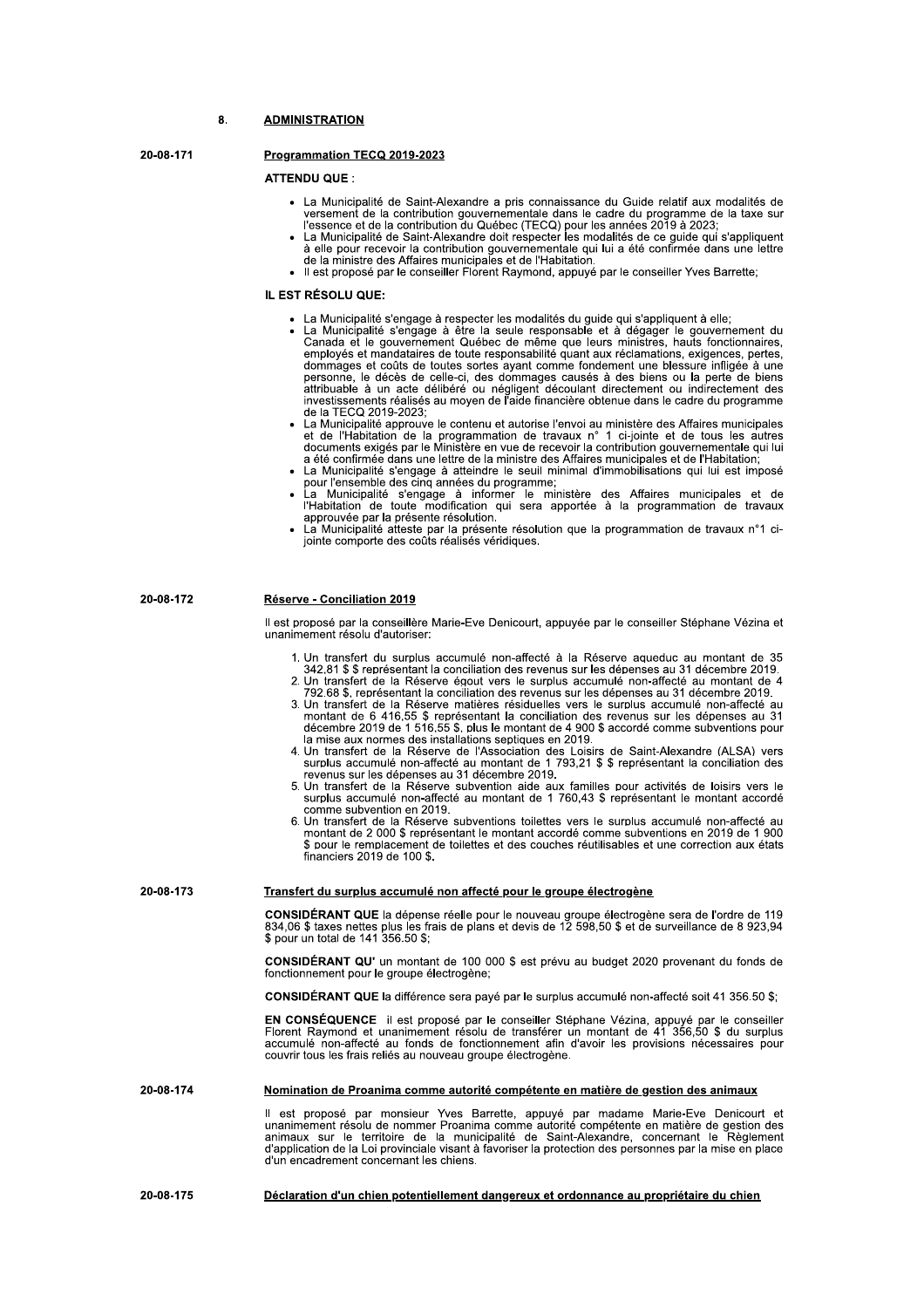CONSIDÉRANT QUE suite à une agression par le chien Gitane intervenue à l'égard d'un autre<br>chien le 3 avril 2020, des mesures ont été prises afin de faire évaluer le chien conformément aux dispositions de la réglementation municipale et provinciale applicables aux chiens potentiellement dangereux:

CONSIDÉRANT QUE le rapport du médecin vétérinaire ayant procédé à l'évaluation du chien indique que le chien Gitane est potentiellement dangereux et que des mesures doivent être ordonnées au gardien pour assurer la sécurité des personnes;

CONSIDÉRANT QUE le chien a été considéré potentiellement dangereux par Proanima,<br>l'organisme chargé de l'application du Règlement 19-349 concernant la garde des animaux de la Municipalité;

CONSIDÉRANT QUE Proanima a informé le gardien de ce fait et des mesures de sécurité en découlant:

CONSIDÉRANT le rapport fourni par Proanima faisant état des multiples démarches entreprises<br>auprès du gardien pour faire respecter les conditions de garde du chien mais que celles-ci ne sont toujours pas respectées;

CONSIDÉRANT QUE l'évaluation du chien indique que l'agression rapportée est une agression offensive sans provocation, laissant fortement suspecter un comportement de prédation;

**CONSIDÉRANT QUE** ce type d'agression appelle à une plus grande vigilance et présente des hauts risques de récidive;

CONSIDÉRANT QUE le gardien a eu l'occasion de présenter ses observations concernant cette

CONSIDÉRANT QUE la négligence et l'apparente indifférence de la part du gardien quant au potentiel de danger que présente son chien constitue un risque pour la sécurité des personnes;

CONSIDÉRANT les pouvoirs conférés à la Municipalité en vertu des dispositions de la Loi visant à Serveriser la protection des personnes par la mise en place d'un encadrement concernant les chiens<br>(ci-après la « Loi ») et du Règlement d'application de cette Loi;<br>(ci-après la « Loi ») et du Règlement d'application de ce

À ces fins, il est proposé par monsieur Florent Raymond, appuyé par monsieur Stéphane Vézina et unanimement résolu

DE DÉCLARER potentiellement dangereux et constituant un risque pour la santé ou la sécurité Publique le chien Gitane (Rottweiler femelle couleur noir et feu) gardé par Monsieur Christopher<br>Dublique le chien Gitane (Rottweiler femelle couleur noir et feu) gardé par Monsieur Christopher<br>Dufour au 1323 rue du Bonheu

Par conséquent :

D'ORDONNER au gardien du chien, Monsieur Christopher Dufour, de respecter toutes les mesures **SUIVANTES à l'égard de son chien Gitane, lesquelles sont tirées des recommandations présentées**<br>par le vétérinaire dans son rapport du 5 mai 2020, des dispositions du Règlement 19-349<br>concernant la garde des animaux de la

- 1. Afficher et maintenir en place une pancarte visible de la voie publique à l'entrée de la maison afin d'aviser les visiteurs de la présence d'un chien ayant un potentiel dangereux dans la propriété.
- 2. Maintenir en tout temps le chien dans un environnement fermé lorsqu'il n'est pas sous surveillance (maison, cour clôturée privée). Dans le cas d'une clôture, elle doit avoir une hauteur minimale de 1.8 m, avec un mailla empêcher le chien de s'échapper ou qu'un autre chien ou chat s'y introduise. De plus, la<br>porte de la clôture doit être verrouillée.
- 3. Lors de ses sorties extérieures ou dans les aires communes d'un immeuble, maintenir le chien en laisse par une personne adulte responsable, capable de le maîtriser, informée des conditions de garde de ce chien et qui es laisse rétractable. Un harnais de type « easy walk » ou « freedom » peut être utilisé pour un<br>meilleur contrôle sur le chien.
- 4. Lors de ses sorties extérieures ou dans les aires communes d'un immeuble, faire porter en tout temps au chien une muselière-panier, installée avant la sortie du chien de son habitation.
- 5. Maintenir le chien à une distance supérieure à 2 m d'un enfant âgé de moins de 16 ans sauf ceux du gardien.
- 6. Ne jamais laisser le chien seul sans surveillance avec d'autres animaux ou des jeunes enfants (à part des animaux de la maison).
- 7. Le chien ne doit pas fréquenter les parcs à chiens (aire d'exercice canin).
- 8. Faire poser une micropuce (identification électronique) par un vétérinaire et en fournir la preuve
- 9. Faire vacciner le chien contre la rage, en fournir la preuve et maintenir cette vaccination à iour.
- 10. Procéder à un examen de santé complet au chien par un médecin-vétérinaire ainsi qu'un bilan sanguin complet comprenant une hématologie, une biochimie et une évaluation de la<br>fonction thyroïdienne et en fournir une preu
- 11. Se procurer un permis spécial de chien potentiellement dangereux conformément aux dispositions du Règlement 19-349 concernant la garde des animaux de la Municipalité et respecter les dispositions de la section 9 de ce potentiellement dangereux.
- 12. À cette fin, faire stériliser le chien et en fournir la preuve, à moins d'un avis écrit d'un médecin vétérinaire indiquant que la stérilisation est contre-indiquée pour l'animal.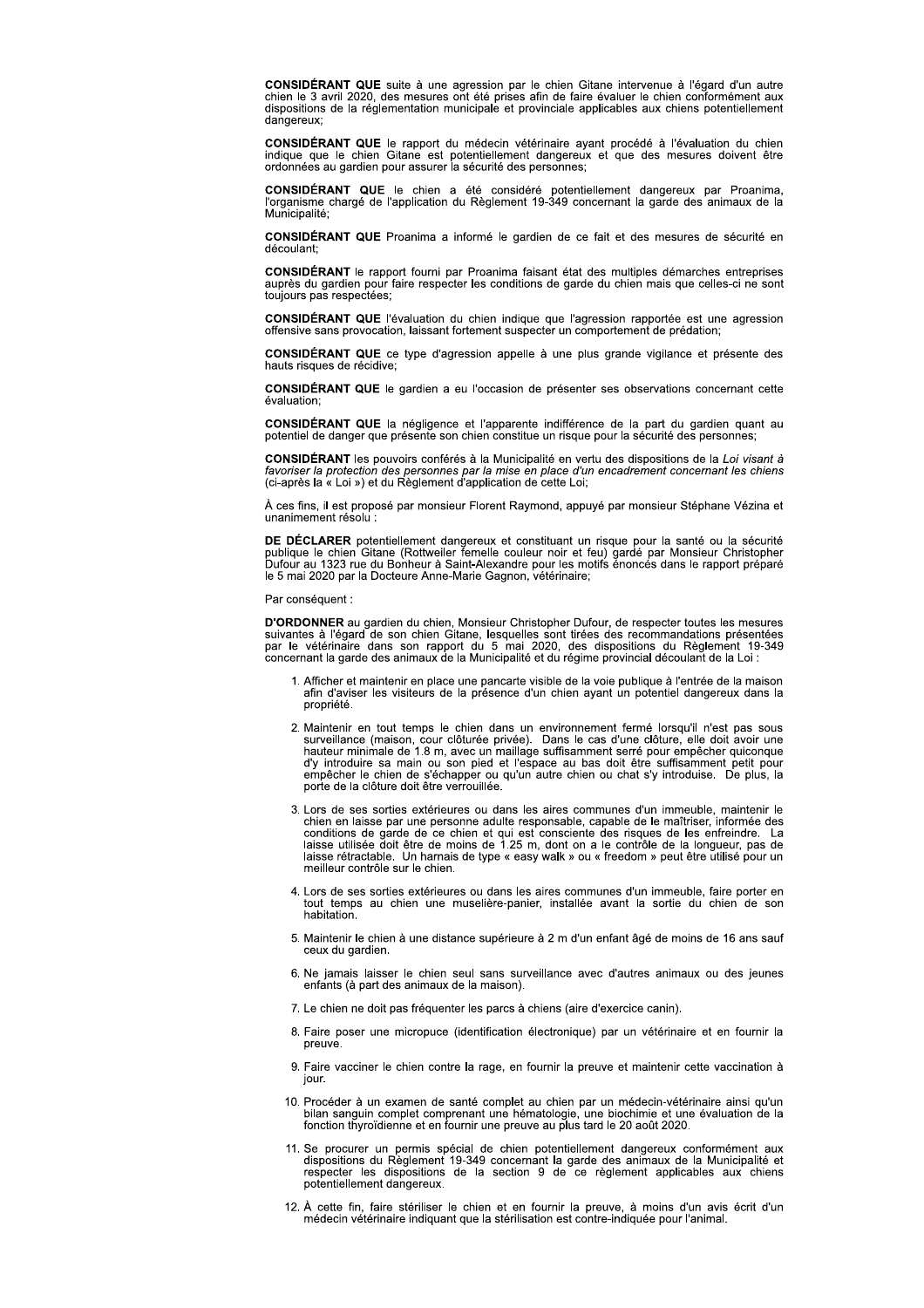En cas de contradiction entre les dispositions de la presente ordonnance et celles du reglement municipai ou du regiement provinciai, la disposition la plus severe s'applique;

## DÉLAIS

Le gardien dispose d'un delai de cinq (5) jours à compter de la date de signification de la presente<br>ordonnance pour se conformer à toutes les mesures énumérées ci-haut. Il devra avant l'expiration s la présente ordonnance et celles du règle<br>
de plus sévère s'applique;<br>
compter de la date de signification de la prés<br>
res énumérées ci-haut. Il devra avant l'expire<br>
montrant qu'il s'est conformé aux dispositions<br>
ca pr ordonnance pour se conformer a toutes les mesures enumerees ci-naut. Il devra avant l'expiration<br>de ce délai fournir à la Municipalité une preuve démontrant qu'il s'est conformé aux dispositions 1, 2, 8, 9 et 12 de l'ordonnance;

A defaut de fournir une teile preuve, le gardien sera presume en defaut de respecter l'ordonnance et<br>devra par conséquent faire euthanasier le chien;

## DÉFAUT ET CONSÉQUENCES DU DÉFAUT

A deraut d'avoir respecte ces conditions, une mise en demeure sera transmise au gardien<br>conformément aux dispositions de l'article 13 du Règlement d'application de la Loi visant à favoriser<br>le protection des personnes par rinformer que ce defaut le rend passible d'une amende de 1 000 \$ a 10 000 \$ en vertu de rafticle 33<br>de ce Règlement, lui accorder un délai additionnel de quarante-huit (48) heures pour démontrer qu'il<br>respecte la présente impose, il doit faire euthanasier le chien;

## SAISIE DU CHIEN

A defaut d'obtemperer à la mise en demeure, Proanima procedera à la saisie du chien sans autre<br>avis ni délai et verra à l'exécution de cette ordonnance, conformément aux dispositions de l'article avis ni delal et verra a l'execution de cette ordonnance, conformement aux dispositions de l'article<br>29 du Règlement d'application de la Loi visant à favoriser la protection des personnes par la mise en place d'un encadrement concernant les chiens;

La Surete du Quebec verra a assister Proanima dans le cadre de cette saisie conformement aux pouvoirs qui iui sont conferes notamment par l'article 10 de la Loi;

Ces mesures seront prises sans prejudice a toute amende qui pourrait etre reclamee du gardien en<br>raison de son défaut de respecter l'ordonnance; aison de son defaut de respecter l'ordonnance;

Une copie de la presente resolution et du rapport d'evaluation sont signifies au gardien du cr

29 du Règlement d'application de la *Loi visant à favoriser la protection des personnes par la mise*<br>en place d'un encadrement concernant les chiens;<br>La Sûreté du Québec verra à assister Proanima dans le cadre de cette sai Il est propose par la conselliere Marie-Eve Denicourt, appuyee par le consellier Stephane Vezina et<br>unanimement résolu de prendre acte de la lettre de démission de madame Michèle Bertrand en<br>date du 7 août 2020 et d'accept 200.00 \$. Consumed the propose is a presente resolution of the conseller of the main immediate the performance of the main immediate du 7 août 2020 of d'accepter de la 200,00 \$.<br>
20-08-177 Démission de M. Daniel Leduc, directed and

il est propose par le conseiller Jean-françois Berthiaume, appuye par le conseiller Yves Barrette e Il est propose par le conseiller Jean-françois Berthiaume, appuye par le conseiller Yves Barrette et<br>unanimement résolu de prendre acte de la lettre de démission de monsieur Daniel Leduc, directeur<br>général et secrétaire-tr

of the muslimement résolu de prendre acte de la lettre de démission de madam<br>
date du 7 août 2020 et d'accepter de lui vendre un lpad utilisé pour ses fo<br>
200,00 \$.<br>
20-08-177<br>
Démission de M. Daniel Leduc, directeur génér II est propose par le consellier Stephane Vezina, appuye par le consellier Yves Barrette et<br>unanimement résolu d'accepter l'offre de service de la municipalité de Saint-Alexandre à l'égard<br>d'un directeur général par intéri directeur general par interim, au montant de 650,00 \$ taxes en si (accepter acte de la lettre de démission de monsieur Daniel Leduc, dir<br>
19 général et secrétaire-trésorier en date du 23 août 2020.<br>
20-08-178<br>
19 Offre de service de la FQM - soutien au service de directeur général par in oposé par le conseiller Stéphane Vézina,<br>ment résolu d'accepter l'offre de service de la u besoin de dotation et d'embauche de<br>cteur général par intérim, au montant de 650,0<br>service - Recrutement d'un directeur géné<br>feRANT

ie depart de M. Daniel Leduc, prevu pour le 23 aout prochain;

EN CONSEQUENCE II est propose par le consellier Stephane Vezina, appuyé par la conselliere<br>Marie-Eve Denicourt et unanimement résolu d'accepter offre de services d'1mpact Partenaires Marie-Eve Denicourt et unanimement resolu d'accepter offre de services d'impact Partenaires<br>d'affaires pour le soutien en resources humaines et l'embauche du poste de direction général à la municipalité au montant de 5 750,00 \$ taxes en st 20-08-179<br>
20-08-179<br>
20-08-179<br>
20 Offre de service - Recrutement d'un directeur général - 1MPACT<br>
CONSIDÉRANT le départ de M. Daniel Leduc, prévu pour le 23 août procl<br>
EN CONSÉQUENCE II est proposé par le conseiller Sté

CONSIDERANT QUE monsieur Gerard Berieur, CPA auditeur, CA a signifie sa retraite en juillet<br>dernier; dernier i.

EN CONSEQUENCE II est propose par le conseiller Bernard Rousselle, appuye par le c **EN CONSEQUENCE** II est propose par le conseiller Bernard Rousselle, appuye par le conseiller<br>Stéphane Vézina et unanimement résolu d'accepter l'offre de services de MBBA Société de<br>comptables professionnels agréés pour ho **20-08-180**<br> **20-08-180**<br> **20-08-180**<br> **20-08-180**<br> **20-08-180**<br> **20-08-180**<br> **20-08-180**<br> **20-08-180**<br> **20-08-180**<br> **20-08-180**<br> **20-08-180**<br> **20-08-180**<br> **20-08-20-08-180**<br> **20-08-180**<br> **20-08-20-20**<br> **20-08-20-08**<br> **20** 

## 9. AQUEDUC/ÉGOUT

Le conseil municipal prend acte du depot du blian 2018 de la Strategie alexandrine d'economie d'eau potable. décembre 2020 au montant de 5 000'\$ plus taxes applicables .<br> **9.**<br> **AQUEDUC/ÉGOUT**<br> **Dépôt du Bilan 2018 de la Stratégie alexandrine d'économie d'eau potable**<br>
Le conseil municipal prend acte du dépôt du bilan 2018 de la **Dépôt du Bilan 2018 de la Stratégie alexandrine d'économie d'eau potable**<br>Le conseil municipal prend acte du dépôt du bilan 2018 de la Stratégie alex<br>d'eau potable.<br>**Dépôt du Bilan 2019 de la Stratégie alexandrine d'écono** 

Le conseil municipal prend acte du depot du blian 2019 de la Strategie alexandrine d'economie<br>d'eau potable.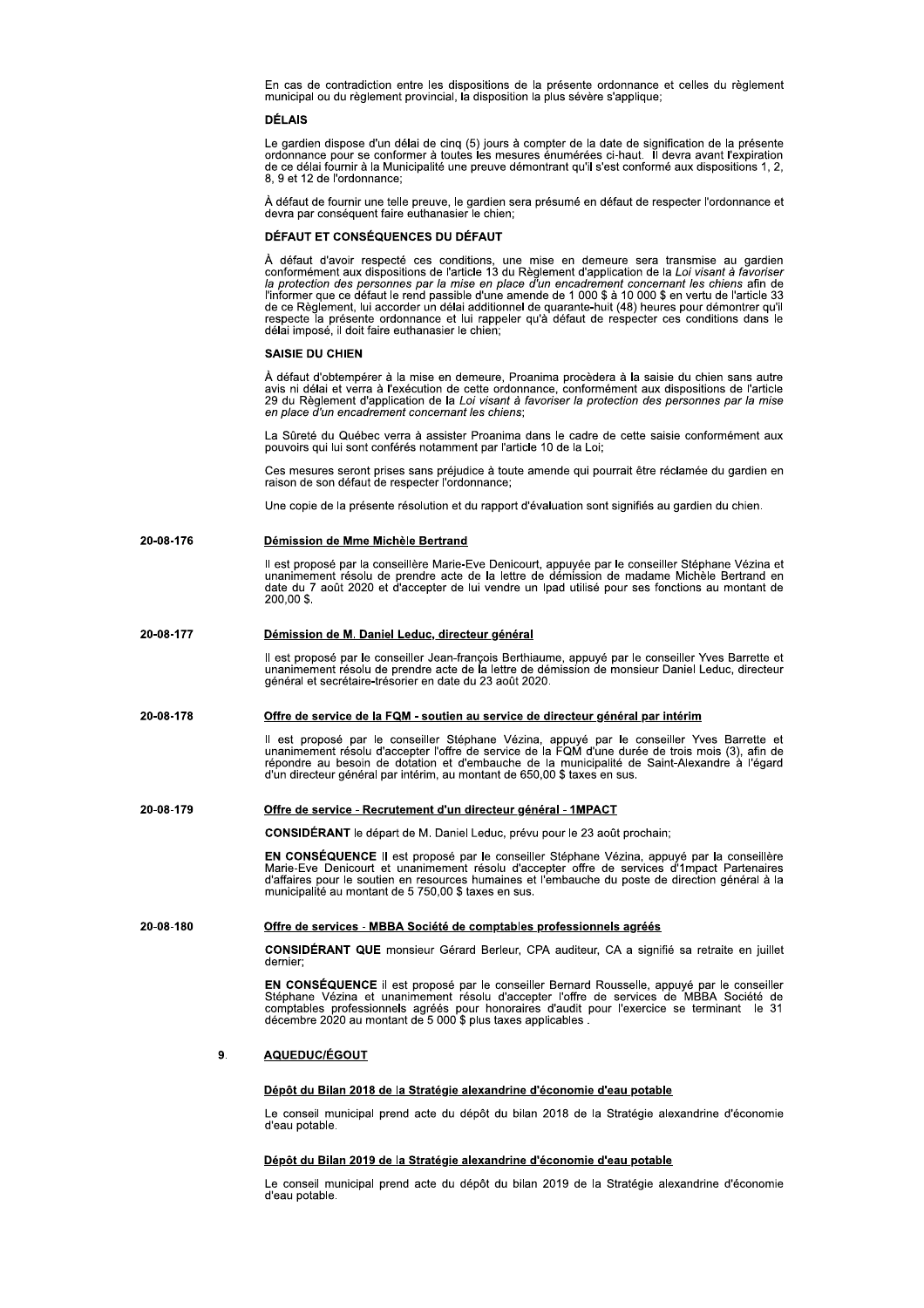## Volet 1 du Programme pour une protection accrue des sources d'eau potable (PPASEP)

CONSIDÉRANT QUE la Municipalité de Saint-Alexandre a pris connaissance du cadre normatif détaillant les règles et normes du PPASEP;

CONSIDÉRANT QUE la Municipalité de Saint-Alexandre désire présenter une demande d'aide financière au ministère du Développement durable, de l'Environnement et de la Lutte contre les<br>changements climatiques dans le cadre du volet 1 du PPASEP afin de réaliser l'analyse de la vulnérabilité des sources d'eau potable de la municipalité;

## **POUR CES MOTIFS.**

Il est proposé par la conseillère Marie-Eve Denicourt, appuyée par le conseiller Stéphane Vézina et unanimement résolu;

QUE le préambule fasse partie intégrante de la présente résolution;

QUE le conseil de la Municipalité de Saint-Alexandre autorise la présentation d'une demande d'aide financière dans le cadre du volet 1 du PPASEP;

QUE monsieur Daniel Leduc, soit autorisé à signer les documents de demande de subvention serve interface to calculate the category of the state of the category of the category of the category data is the distribution of the category data is the category of the category dans le cadre du volet 1 du PPASEP.

QUE monsieur Daniel Leduc, soit autorisé à transmettre l'avis professionnel pour la demande de bonification de l'aide financière au même programme.

## 20-08-182 Prolongation et promotion auprès de la population du programme de subvention à<br>l'acquisition d'un baril de récupération de l'eau de pluie

CONSIDÉRANT QU' il est dans l'intérêt public de promouvoir le développement durable, de réduire au minimum l'utilisation de l'eau potable et la conservation de cette richesse tout en y favorisant l'utilisation de l'eau de

CONSIDÉRANT QUE l'octroi de subventions est une mesure incitative d'encouragement importante destinée à favoriser l'acquisition de barils récupérateur d'eau de pluie, ce qui permettrait de réduire la quantité d'eau potable traitement de l'eau usée:

CONSIDÉRANT QUE la Municipalité dispose des pouvoirs habilitants nécessaires pour accorder<br>toute l'aide qu'elle juge appropriée en matière d'environnement aux fins du présent règlement;

EN CONSÉQUENCE, il est proposé par le conseiller Yves Barrette, appuyé par le conseiller Florent<br>Raymond et unanimement résolu, de prolonger le règlement 16-302 subvention pour barils<br>récupérateur d'eau de pluie et d'en fa

#### $10<sub>1</sub>$ SERVICE DE SÉCURITÉ INCENDIE

#### 20-08-183 Adoption du Plan de mesures d'urgence et de sécurité civile

Il est proposé par le conseiller Stéphane Vézina, appuyé par la conseillère Marie-Eve Denicourt et<br>unanimement résolu d'adopter le plan de mesures d'urgence et de sécurité civile.

#### $11.$ **URBANISME / ENVIRONNEMENT**

20-08-184

20-08-181

## Demande de modification au SAR MRCHR

CONSIDÉRANT QUE les usages actuellement présents dans le parc industriel de Saint-Alexandre sont davantage axés vers le commerce lourd et l'entreposage, ce qui amène la municipalité à entamer une réflexion sur la vocation

CONSIDÉRANT l'orientation prise par la MRC, à juste titre, de concentrer les besoins en espaces<br>industriels dans la ville de Saint-Jean-sur-Richelieu, laquelle présente plusieurs avantages notables au niveau des services et des atouts géographiques ;

CONSIDÉRANT QUE la révision en cours de plan et de règlements d'urbanisme a permis de Constater une pénurie anticipée d'espaces pour du développement résidentiel considérant les<br>projections du nombre de ménages attendus à Saint-Alexandre ;

CONSIDÉRANT QUE le lot 4 874 898, appartenant à la municipalité, permettrait d'accueillir un nombre minimal de 9 logements et ainsi de combler une partie de manque à gagner en matière d'espaces à développer pour du dévelop

CONSIDÉRANT QU' une modification au schéma d'aménagement est nécessaire afin de faire passer la vocation industrielle de ce lot à une vocation permettant son développement à des fins résidentielles ;

CONSIDÉRANT QUE ce changement d'affectation permettra donc de répondre aux attentes régionales et gouvernementales en matière de gestion de l'urbanisation par une hausse de la<br>densité favorisant la réutilisation de l'espace et réduisant du même coup la pression exercée sur la zone agricole.

EN CONSÉQUENCE, il est proposé par le conseiller Bernard Rousselle, appuyé par le conseiller Stéphane Vézina et unanimement résolu :

De demander à la MRC Le Haut-Richelieu de modifier son schéma d'aménagement afin de retirer le<br>lot 4 878 894 de l'affectation « industrielle » afin de lui attribuer une nouvelle affectation « urbanisation ».

De déposer, en soutien à cette demande, un document argumentaire intitulé « Demande de modification au schéma d'aménagement » et daté du 3 août 2020.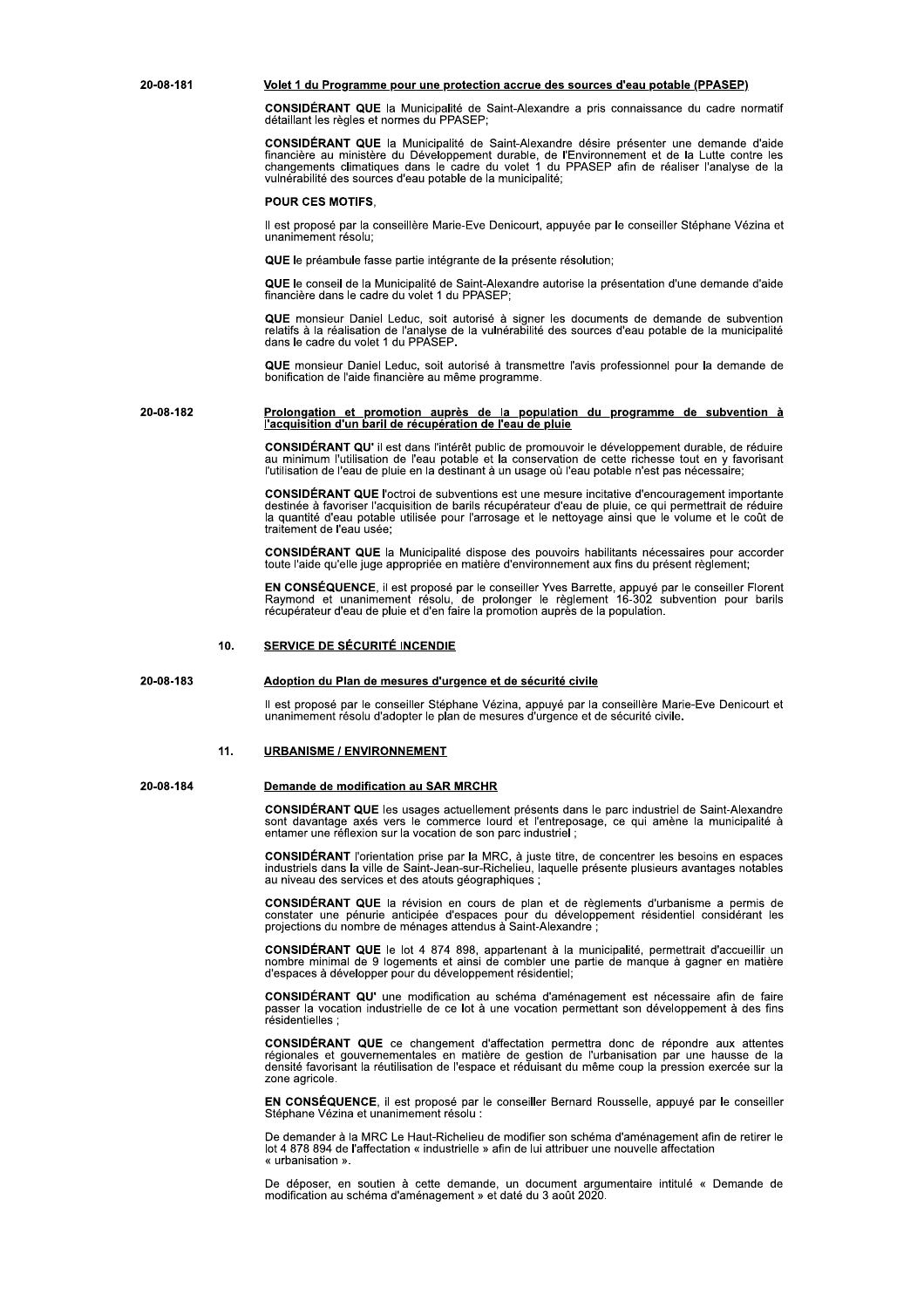De mandater Philippe Meunier, consultant en urbanisme, afin qu'il puisse répondre aux questions de la MRC à l'égard de cette demande de modification au schéma d'aménagement. (Si c'est la volonté du Conseil)

### Avis & dépôt Refonte réglementaire - Avis de motion

Monsieur Florent Raymond, conseiller, par la présente:

DONNE avis de motion, qu'il sera adopté, à une séance subséquente, les Règlements pour la<br>refonte réglementaire touchant différents règlements d'urbanisme.

DÉPOSE les différents projets de Règlement d'urbanisme pour la refonte réglementaire.

### 20-08-185 Adoption du projet de règlement 20-364 relatif aux plans d'implantation et d'intégration architecturale

CONSIDÉRANT QU' en vertu de la Loi sur l'aménagement et l'urbanisme (RLRQ, c. A-19.1), la municipalité peut procéder à une révision quinquennale de son plan et de ses règlements d'urbanisme

CONSIDÉRANT QUE le dernier exercice de planification territoriale a été réalisé en 2006 et que,<br>dans ce contexte, la municipalité a décidé de procéder à la révision quinquennale de son plan et de sa réglementation d'urbanisme, le tout conformément aux dispositions applicables de la Loi sur l'aménagement et l'urbanisme :

CONSIDÉRANT QUE cet exercice de révision issu d'une démarche qui a permis d'actualiser le plan d'urbanisme et, en conséquence, de mettre à jour ses règlements d'urbanisme qui constituent les<br>principaux moyens de mise en œuvre de la nouvelle planification du territoire :

CONSIDÉRANT QUE le projet de règlement numéro 20-364 remplacera le règlement sur les plans<br>d'implantation et d'intégration architecturale numéro 08-200 de la municipalité de Saint-Alexandre suite à son entrée en viqueur :

CONSIDÉRANT QU' en vertu de l'article 110.10.1 et de l'article 110.4 de la Loi sur l'aménagement et l'urbanisme, la municipalité adopte le présent projet de règlement la même journée qu'elle adopte<br>le projet de plan d'urbanisme, le projet de règlement de zonage, le projet de règlement de<br>lotissement, le projet de règl certificats ·

CONSIDÉRANT QU' un avis de motion pour le dépôt et l'adoption du projet de règlement<br>remplaçant le règlement sur les plans d'implantation et d'intégration architecturale de la municipalité a été donné le 3 août 2020 ;

CONSIDÉRANT QU' en accord avec les dispositions des articles 125 et 127 de la Loi sur<br>l'aménagement et l'urbanisme, une rencontre publique sera tenue le 16 septembre 2020 afin de permettre à la population de s'exprimer sur le projet de règlement ;

EN CONSÉQUENCE, il est proposé par le conseiller Stéphane Vézina, appuyé par le conseiller Yves Barrette et unanimement résolu

D'adopter le projet de règlement numéro 20-364 remplaçant le règlement sur les plans<br>d'implantation et d'intégration architecturale numéro 08-200 et ses amendements.

De demander à la MRC Le Haut-Richelieu d'émettre un nouveau préavis sur la conformité du projet de réglement sur les plans d'implantation et d'intégration architecturale à son schéma<br>d'aménagement révisé en amont de l'adoption finale du règlement.

Adoption du projet de Règlement 20-365 révisant et remplaçant le règlement sur le plan<br>d'urbanisme numéro 06-170 et ses amendements dans le cadre d'une révision quinquennale 20-08-186 de la règlementation d'urbanisme.

**CONSIDÉRANT QU'** en vertu de la Loi sur l'aménagement et l'urbanisme (RLRQ, c. A-19.1), la<br>municipalité a le pouvoir d'adopter, de modifier ou de réviser un plan d'urbanisme sur son territoire ;

CONSIDÉRANT QUE le plan d'urbanisme est le document officiel le plus important de la<br>municipalité en matière de planification de l'aménagement de son territoire et constitue la base de l'ensemble de la règlementation d'urbanisme :

CONSIDÉRANT QUE le dernier exercice de planification territoriale a été réalisé en 2006 et que, dans ce contexte, la municipalité a décidé de procéder à la révision quinquennale de son plan et de<br>sa réglementation d'urbanisme, le tout conformément aux dispositions applicables de la Loi sur l'aménagement et l'urbanisme ;

CONSIDÉRANT QUE cet exercice de révision issu d'une démarche qui a permis d'actualiser le portrait municipal, de dégager les enjeux d'aménagement actuels et futurs ainsi que les perspectives de développement de la ville, d territoire et de réviser les grandes affectations du sol ;

CONSIDÉRANT QUE ce nouveau plan d'urbanisme fournira un cadre décisionnel permettant de prioriser les interventions et de coordonner la réalisation de projets sur le territoire ;

CONSIDÉRANT QUE le projet de règlement numéro 20-365 révisant le plan d'urbanisme<br>remplacera le règlement numéro 06-170 relatif au plan d'urbanisme de la municipalité de Saint-Alexandre suite à son entrée en vigueur ;

CONSIDÉRANT QU' en vertu de l'article 110.10.1 et de l'article 110.4 de la Loi sur l'aménagement Se l'urbanisme, la municipalité adopte le présent projet de règlement la même journée qu'elle adopte<br>le projet de règlement de zonage, le projet de règlement de lotissement, le projet de règlement de<br>construction, le proje plans d'implantation et d'intégration architecturale ;

CONSIDÉRANT QU' un avis de motion pour le dépôt et l'adoption du projet de règlement révisant le<br>plan d'urbanisme de la municipalité a été donné le 3 août 2020;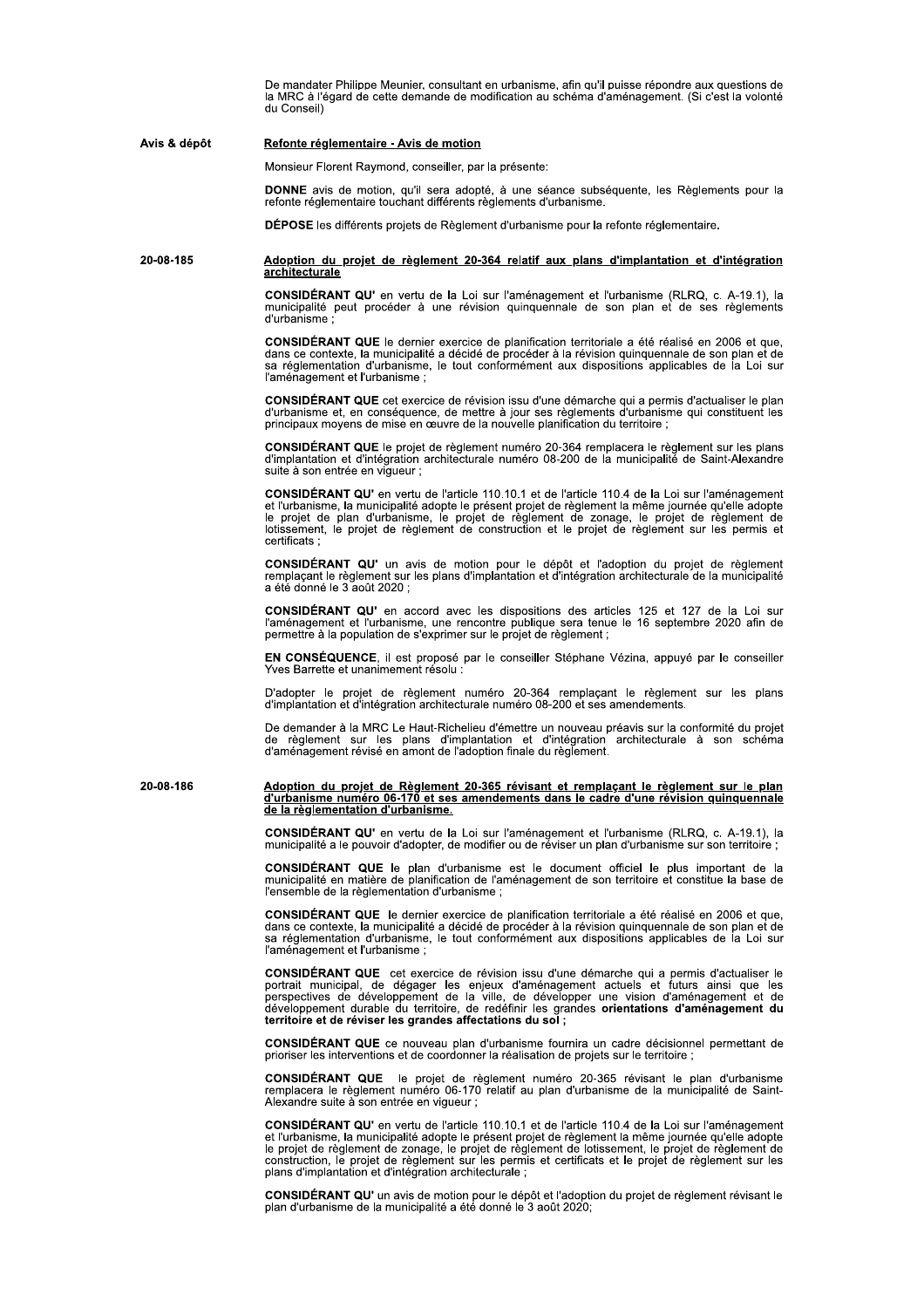CONSIDÉRANT QU' en accord avec les dispositions de l'article 109.4 de la Loi sur l'aménagement et l'urbanisme, une rencontre publique sera tenue le 16 septembre 2020 afin de permettre à la population de s'exprimer quant au aboutissants du présent projet de plan d'urbanisme :

EN CONSÉQUENCE, il est proposé par la conseillère Marie-Eve Denicourt, appuyé par le conseiller Bernard Rousselle et unanimement résolu

D'adopter le projet de règlement numéro 20-365 révisant et remplaçant le règlement sur le plan<br>d'urbanisme numéro 06-170 et ses amendements.

De demander à la MRC Le Haut-Richelieu d'émettre un nouveau préavis sur la conformité du plan d'urbanisme à son schéma d'aménagement révisé en amont de l'adoption finale du règlement.

20-08-187 Adoption du projet de règlement 20-366 remplaçant le Règlement de zonage numéro 06-171 et ses amendements dans le cadre d'une révision quinquennale

CONSIDÉRANT QU' en vertu de la Loi sur l'aménagement et l'urbanisme (RLRQ, c. A-19.1), la municipalité peut procéder à une révision quinquennale de son plan et de ses règlements d'urbanisme ;

CONSIDÉRANT QUE le dernier exercice de planification territoriale a été réalisé en 2006 et que. dans ce contexte, la municipalité a décidé de procéder à la révision quinquennale de son plan et de sa réglementation d'urbanisme, le tout conformément aux dispositions applicables de la Loi sur l'aménagement et l'urbanisme :

CONSIDÉRANT QUE cet exercice de révision issu d'une démarche qui a permis d'actualiser le plan d'urbanisme et, en conséquence, de mettre à jour ses règlements d'urbanisme qui constituent<br>les principaux moyens de mise en œuvre de la nouvelle planification du territoire ;

CONSIDÉRANT QUE le projet de règlement numéro 20-366 remplacera le règlement de zonage numéro 06-171 de la municipalité de Saint-Alexandre suite à son entrée en vigueur ;

**CONSIDÉRANT QU'** en vertu de l'article 110.10.1 et de l'article 110.4 de la Loi sur l'aménagement et l'urbanisme, la municipalité adopte le présent projet de règlement la même journée qu'elle adopte le projet de plan d'ur plans d'implantation et d'intégration architecturale ;

CONSIDÉRANT QU' un avis de motion pour le dépôt et l'adoption du projet de règlement remplaçant le règlement de zonage de la municipalité a été donné le 3 août 2020 ;

CONSIDÉRANT QU' en accord avec les dispositions des articles 125 et 127 de la Loi sur l'aménagement et l'urbanisme, une rencontre publique sera tenue le 16 septembre 2020 afin de permettre à la population de s'exprimer sur le projet de règlement ;

EN CONSÉQUENCE, il est proposé par le conseiller Florent Raymond, appuyé par le conseiller<br>Jean-François Berthiaume et unanimement résolu :

D'adopter le projet de règlement numéro 20-366 remplaçant le règlement de zonage numéro 06-171 et ses amendements

De demander à la MRC Le Haut-Richelieu d'émettre un nouveau préavis sur la conformité du projet<br>de règlement de zonage à son schéma d'aménagement révisé en amont de l'adoption finale du règlement.

20-08-188

Adoption du projet de règlement 20-367 remplaçant le Règlement de lotissement numéro 06-172 et ses amendements dans le cadre d'une révision quinquennale

CONSIDÉRANT QU' en vertu de la Loi sur l'aménagement et l'urbanisme (RLRQ, c. A-19.1), la municipalité peut procéder à une révision quinquennale de son plan et de ses règlements d'urbanisme

CONSIDÉRANT QUE le dernier exercice de planification territoriale a été réalisé en 2006 et que, dans ce contexte, la municipalité a décidé de procéder à la révision quinquennale de son plan et de sa réglementation d'urbani l'aménagement et l'urbanisme :

CONSIDÉRANT QUE cet exercice de révision issu d'une démarche qui a permis d'actualiser le plan d'urbanisme et, en conséquence, de mettre à jour ses règlements d'urbanisme qui constituent les principaux moyens de mise en œuvre de la nouvelle planification du territoire ;

CONSIDÉRANT QUE le projet de règlement numéro 20-367 remplacera le règlement de lotissement numéro 06-172 de la municipalité de Saint-Alexandre suite à son entrée en vigueur ;

CONSIDÉRANT QU' en vertu de l'article 110.10.1 et de l'article 110.4 de la Loi sur l'aménagement et l'urbanisme, la municipalité adopte le présent projet de règlement la même journée qu'elle adopte<br>le projet de plan d'urbanisme, le projet de règlement de zonage, le projet de règlement de<br>construction, le projet de règ plans d'implantation et d'intégration architecturale ;

CONSIDÉRANT QU' un avis de motion pour le dépôt et l'adoption du projet de règlement remplaçant le règlement de lotissement de la municipalité a été donné le 3 août 2020 ;

CONSIDÉRANT QU' en accord avec les dispositions des articles 125 et 127 de la Loi sur l'aménagement et l'urbanisme, une rencontre publique sera tenue le 16 septembre 2020 afin de permettre à la population de s'exprimer sur le projet de règlement ;

EN CONSÉQUENCE, il est proposé par le conseiller Stéphane Vézina, appuyé par le conseiller Yves Barrette et unanimement résolu

D'adopter le projet de règlement numéro 20-367 remplaçant le règlement de lotissement numéro<br>06-172 et ses amendements.

De demander à la MRC Le Haut-Richelieu d'émettre un nouveau préavis sur la conformité du projet de règlement de lotissement à son schéma d'aménagement révisé en amont de l'adoption finale du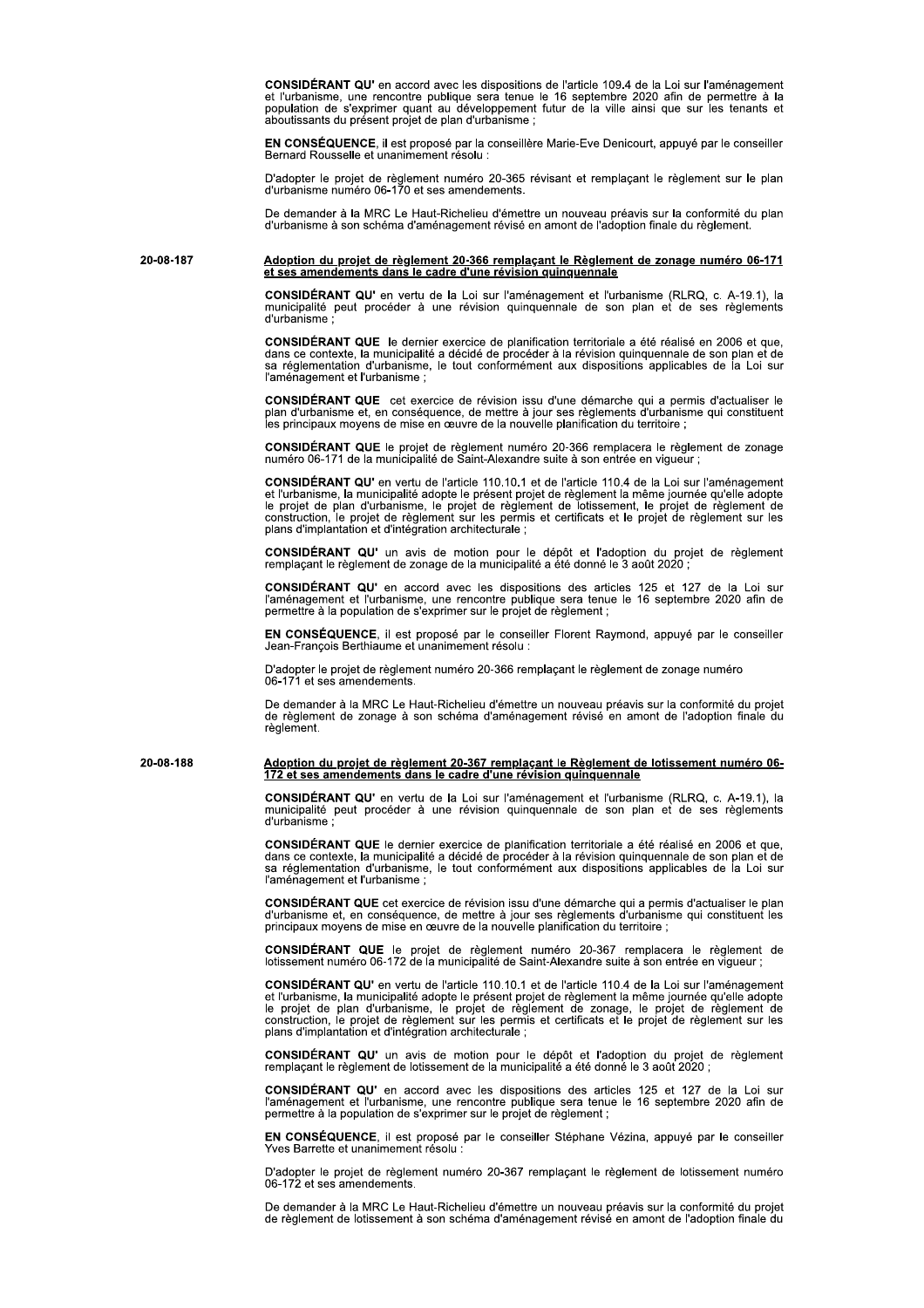règlement.

Adoption du projet de règlement 20-368 remplaçant le Règlement de construction numéro 06-20-08-189 173 et ses amendements dans le cadre d'une révision quinquennale

> CONSIDÉRANT QU' en vertu de la Loi sur l'aménagement et l'urbanisme (RLRQ, c. A-19.1), la municipalité peut procéder à une révision quinquennale de son plan et de ses règlements d'urbanisme

> CONSIDÉRANT QUE le dernier exercice de planification territoriale a été réalisé en 2006 et que. dans ce contexte, la municipalité a décidé de procéder à la révision quinquennale de son plan et de sa réglementation d'urbanisme, le tout conformément aux dispositions applicables de la Loi sur l'aménagement et l'urbanisme :

> CONSIDÉRANT QUE cet exercice de révision issu d'une démarche qui a permis d'actualiser le plan d'urbanisme et, en conséquence, de mettre à jour ses règlements d'urbanisme qui constituent les principaux moyens de mise en œu

CONSIDÉRANT QUE le projet de règlement numéro 20-368 remplacera le règlement de construction numéro 06-173 de la municipalité de Saint-Alexandre suite à son entrée en vigueur ;

**CONSIDÉRANT QU'** en vertu de l'article 110.10.1 et de l'article 110.4 de la Loi sur l'aménagement CONSIDERANT QU'en vertu de l'article 110.10.1 et de l'article 110.4 de la Loi sur l'amenagement<br>et l'urbanisme, la municipalité adopte le présent projet de règlement la même journée qu'elle adopte<br>le projet de plan d'urban

CONSIDÉRANT QU' un avis de motion pour le dépôt et l'adoption du projet de règlement remplaçant le règlement de construction de la municipalité a été donné le 3 août 2020 ;

CONSIDÉRANT QU' en accord avec les dispositions des articles 125 et 127 de la Loi sur<br>l'aménagement et l'urbanisme, une rencontre publique sera tenue le 16 septembre 2020 afin de permettre à la population de s'exprimer sur le projet de règlement ;

EN CONSÉQUENCE, il est proposé par Bernard Rousselle, appuyé par la conseillère Marie-Eve Denicourt et unanimement résolu :

D'adopter le projet de règlement numéro 20-368 remplaçant le règlement de construction numéro<br>06-173 et ses amendements.

De demander à la MRC Le Haut-Richelieu d'émettre un nouveau préavis sur la conformité du projet de réglement de construction à son schéma d'aménagement révisé en amont de l'adoption finale du règlement.

Adoption du projet de règlement 20-369 remplaçant le Règlement sur les permis et certificats<br>numéro 06-174 et ses amendements dans le cadre d'une révision quinquennale 20-08-190

> CONSIDÉRANT QU' en vertu de la Loi sur l'aménagement et l'urbanisme (RLRQ, c. A-19.1), la municipalité peut procéder à une révision quinquennale de son plan et de ses règlements d'urbanisme

> CONSIDÉRANT QUE le dernier exercice de planification territoriale a été réalisé en 2006 et que, dans ce contexte, la municipalité a décidé de procéder à la révision quinquennale de son plan et de sa réglementation d'urbani l'aménagement et l'urbanisme :

> CONSIDÉRANT QUE cet exercice de révision issu d'une démarche qui a permis d'actualiser le plan d'urbanisme et, en conséquence, de mettre à jour ses règlements d'urbanisme qui constituent les<br>principaux moyens de mise en œuvre de la nouvelle planification du territoire ;

> CONSIDÉRANT QUE le projet de règlement numéro 20-369 contient des dispositions relatives à l'article 116 de la Loi sur l'aménagement et l'urbanisme et constitue donc un règlement de concordance au plan d'urbanisme ;

CONSIDÉRANT QUE le projet de règlement numéro 20-369 remplacera le règlement sur les permis<br>et certificats numéro 06-174 de la municipalité de Saint-Alexandre suite à son entrée en vigueur ;

CONSIDÉRANT QU' en vertu de l'article 110.10.1 et de l'article 110.4 de la Loi sur l'aménagement CONSIDERANT QU'en vertu de l'article 110.10.1 et de l'article 110.4 de la Loi sur l'amenagement<br>et l'urbanisme, la municipalité adopte le présent projet de règlement la même journée qu'elle adopte<br>le projet de plan d'urban

CONSIDÉRANT QU' un avis de motion pour le dépôt et l'adoption du projet de règlement remplaçant le règlement sur les permis et certificats de la municipalité a été donné le 3 août 2020 ;

CONSIDÉRANT QU' en accord avec les dispositions des articles 125 et 127 de la Loi sur<br>l'aménagement et l'urbanisme, une rencontre publique sera tenue le 16 septembre 2020 afin de permettre à la population de s'exprimer sur le projet de règlement ;

EN CONSÉQUENCE, il est proposé par le conseiller Stéphane Vézina, appuyé par le conseiller Florent Raymond et unanimement résolu :

D'adopter le projet de règlement numéro 20-369 remplaçant le règlement sur les permis et certificats numéro 06-174 et ses amendements.

De demander à la MRC Le Haut-Richelieu d'émettre un nouveau préavis sur la conformité du projet de règlement sur les permis et certificats à son schéma d'aménagement révisé en amont de l'adoption finale du règlement.

 $12.$ **Affaires nouvelles** 

Aucune résolution